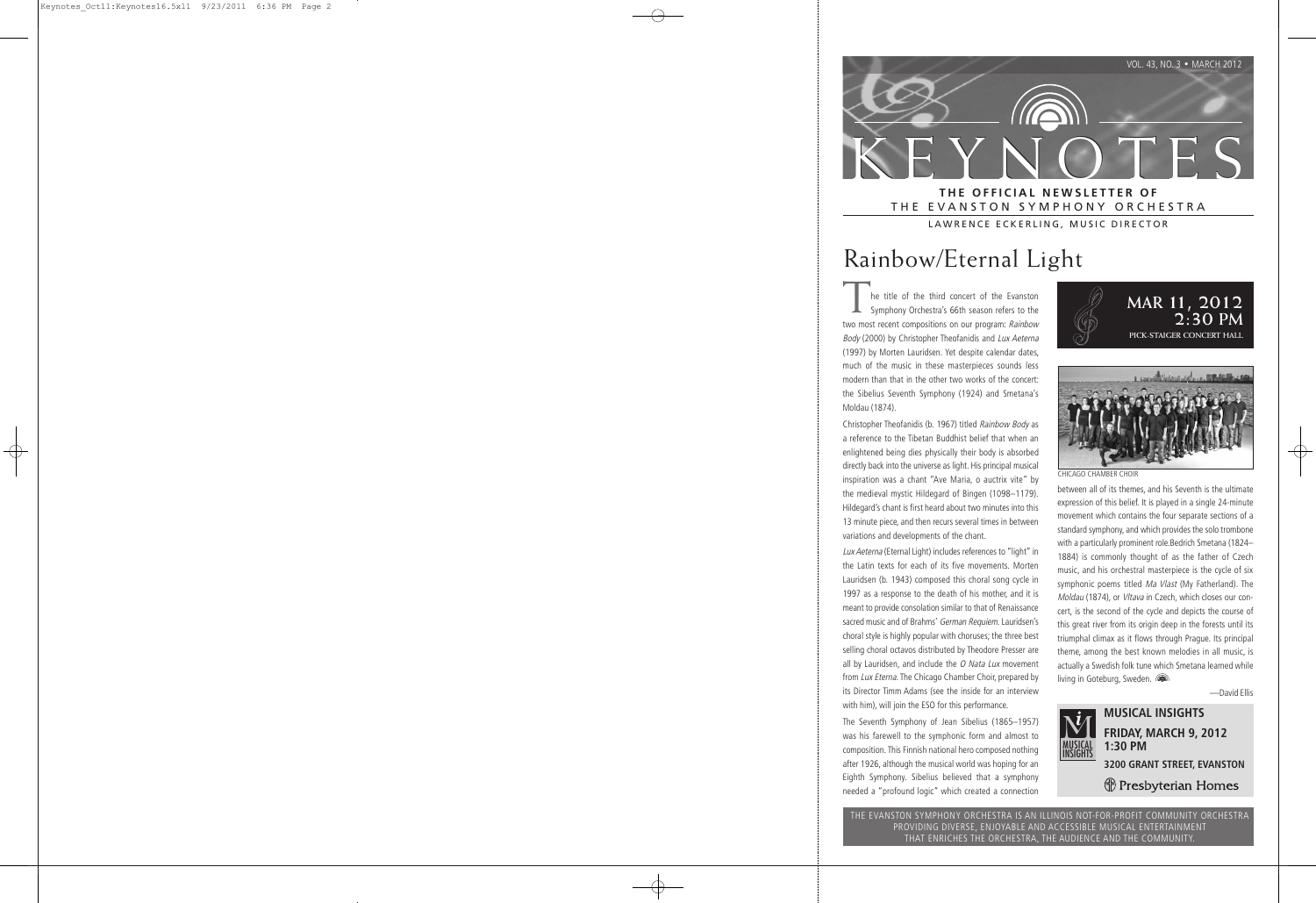# BEHIND THE SCENES



LAWRENCE ECKERLING, MUSIC DIRECTOR

### **Applause**

Our February 5 concert provided wonderful playing by the musicians of the ESO. I loved our soloist, and I loved the way the orchestra played. I assume that most of you reading this attended the concert, and you will recall something very interesting at the end of the Shostakovich First Symphony. Just a few people started to applaud, and then there was silence. It was only after I had asked the orchestra to stand that the applause came (and very generous applause, I must say).

This incident made me think about what actually happened, and why. We first must go back to the incredible playing of Bella Hristova in the Khachaturian Concerto. During the first movement cadenza Ms. Hristova was mesmerizing. And she played an upwards scale with such conviction that there was a period

of silence before she continued. And that silence was REALLY silent…except for one excited audience member who uttered a exclamation because they were obviously exhilarated. Then the cadenza continued, and after the movement concluded everyone applauded, even though it was just the first movement. Yes, it was THAT good. But "rules" were broken. Someone uttered sounds during the cadenza, and the entire audience applauded between movements.

Jump ahead to the Shostakovich Symphony, where in the 2nd movement there is a big climax towards the end. A brief silence is followed by three dramatic solo chords on the piano. Before the first piano chord some applause started. Clearly some people thought that was the end of the movement, but it wasn't. Now some audience members were embarrassed. (Perhaps they felt ignorant, or were made to feel stupid.) And then the third and fourth movements were connected, without the normal pause. And if the audience members hadn't read the program notes, they might not have known that fact. And



so the symphony ended, and maybe 2 or 3 people started to applaud, and it was as though they were shushed by other audience members for applauding at the wrong time! (Never mind that it was the correct time).

I am all for rituals at a classical music concert. I like dressing up, and I like our orchestra dressing up. It makes us feel like we are about to perform a special event, and I think that a concert IS a special event. But "rules" which are not born out of one's ability to enjoy the music, but are rather due to a sort of "snobbery" that enables one person to show their superiority over another is not a good thing. I don't like it when conductors "shush" audiences, or have tantrums on the podium if a cell phone goes off or if people are coughing.

I want applause to happen at concerts because people are touched by the music. I want that to be a natural reaction, rather than because "now" is the correct time to applaud.

If I had it to do over again, when people applauded after the first movement of the Khachaturian Violin Concerto, I would have turned around and taken a bow and encouraged our soloist to do the same, rather than just stand there and wait for the applause to stop. Doing what I did was the first contribution in telling an audience that it was wrong to applaud.

History shows that not applauding between movements is a 20th century phenomenon. Audiences frequently applauded between movements during the "romantic" 19th century. Let's make a pledge that here at the Evanston Symphony Orchestra we will encourage people to show their appreciation for the hard work of the volunteers on the stage whenever they are moved to do so. We may consider that a major step in bringing the audience and orchestra closer together both with each other and with the music.

> —Lawrence Eckerling Music Director, Evanston Symphony Orchestra

## ENCORE PERFORMANCE

Members of the Evanston Symphony Orchestra are playing at the Chicago Chamber Choir concerts on March 24 in Chicago and on March 25 in Northbrook.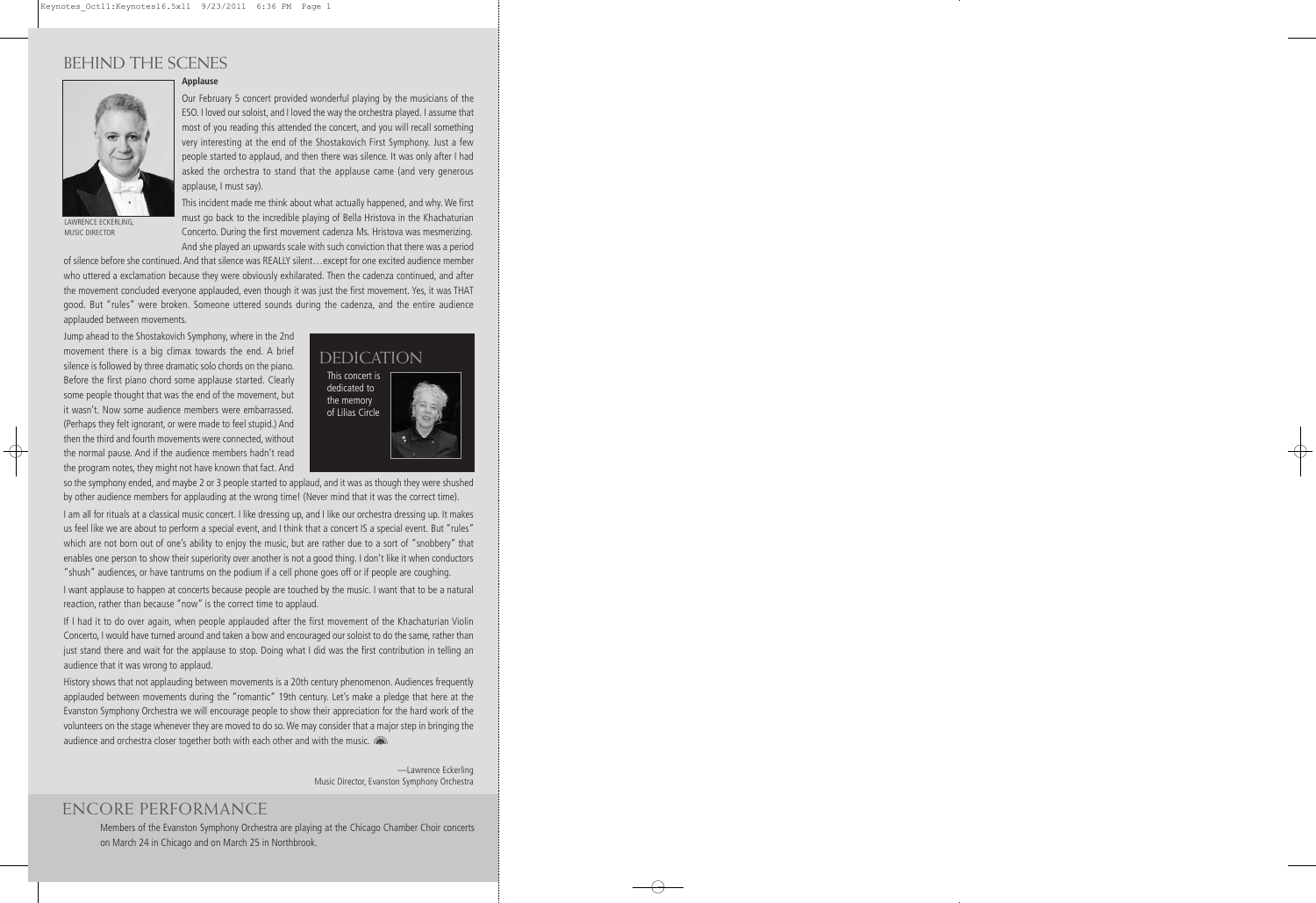# TIMM ADAMS AND THE CHICAGO CHAMBER CHOIR

The Chicago Chamber Choir went through several incarnations before settling into its present form. It began in 1996 as an a cappella choir called "Luminaria" for a thesis project, but once the thesis was finished, so was Luminaria. One of the singers, Toria Burrell, restructured the group in 1999 as "Cantabile," which then became the Chicago Chamber Choir. Burrell, a graduate of the Royal Academy of Music, directed the group for a year; she then took some time off to raise her family, at which point Timm Adams took over as Artistic Director. Burrell



remained with the CCC as its composer-in-residence, however, and this past fall rejoined the group as a singer.

The CCC comprises about 40 voices ranging in age from mid-20s to 50s and in profession from musicians and music teachers to doctors, lawyers, IT experts, science and math teachers and others. All had been in strong choral programs and wanted to continue to experience the sheer joy of singing with a talented group. One of the CCC's goals is to "bring music to individuals [often] overlooked by the performing arts community." They have thus performed in Chicago's inner-city schools, retirement homes, homeless shelters, and rehabilitation centers. Timm Adams' background lends a certain theatricality to the performances, and a concert is often a dramatic journey: in October they delighted their audiences with Halloween-themed music sung in elaborate costumes.

Timm Adams –the extra "m" was an eighth-grade act of self-assertiveness – grew up in a Baptist family, so piano-playing and hymn-singing were a matter of course. Timm first studied piano and was playing in church when he was 11. He earned a bachelor's in music education from Liberty University followed by a master's in vocal performance from Baylor, where he was awarded graduate teaching assistantships in both opera and theatre.

After Baylor, Timm took to the stage and performed extensively throughout the Southeast and Midwest. He was Joseph in Joseph and the Amazing Technicolor Dreamcoat, Cosmo in Singin' in the Rain, and Will Parker in Oklahoma, among others — including Ariel, the rollerblading robot, in Return to the Forbidden Planet! He also got to know the Alaskan coast as an entertainer aboard Royal Caribbean's Legend of the Seas. He was nominated for a Kansas City Drama Desk Award for Best Director in 1997, then was hired in 2001 by Rockford College, where he is now Associate Professor of Music and very involved in all aspects of the school's vocal program, especially its musical theatre productions.

The Chicago Chamber Choir has just written a new mission statement that speaks to celebrating the "unlimited potential of the human voice." Timm says that he's in awe of the human voice because it's the "most personal of instruments." It's set apart from an orchestral instrument because it has a text, which gives it a distinct purpose and intent, and thus it can sometimes better touch the human heart. Timm particularly loves the American songbook, especially the vernacular of the 20's and 30's and the old hymns, including spirituals and shape-note music; the latter is an a cappella branch on the American music tree also called "Sacred Harp," a reference to the human voice. Timm's love of vocal music is evident in the glorious sound produced by the CCC.

The Chicago Concert Choir first appeared on stage with the ESO in our February 2010 concert, when they sang the original Thomas Tallis canon as counterpoint to Ralph Vaughn Williams' Fantasia on a Theme by Thomas Tallis. Their performance lasted barely two minutes, but left the audience with a sense of wonder and was described as "ethereal," "stunning" and "breathtaking." These words and more will describe their performance with the ESO on March 11.

—Kelly Brest van Kempen

# ESO EXTENDS ITS OUTREACH PROGRAMS TO INCLUDE MASTER CLASSES AT ETHS

In addition to virtuosic playing, violinist Bella Hristova, soloist at our February 5 concert, is also a gifted teacher. Maestro Eckerling learned that she enjoys giving master classes, so the ESO approached her about the possibility of teaching a master class at Evanston Township High School.

Scheduling issues were resolved and, thanks to a generous grant from the USG Corporation Foundation, Ms. Hristova appeared at ETHS on February 3, during her residency with the ESO. Charles Abplanalp, Director of Orchestras, selected two outstanding violinists from the ETHS Orchestra for the opportunity to work with Ms. Hristova.



The class was conducted in typical master class format. The student played through a prepared musical selection and then Ms. Hristova provided a lecture/demonstration about technique and expression, working with each student for about 20 minutes before the entire ETHS orchestra, giving each orchestra student the opportunity to witness and learn along with the performing student, as well as to hear Ms. Hristova play.Time was reserved at the end for a few questions. The students were very interested to learn that Ms. Hristova plays a violin made in 1655 by Stradivarius's teacher, Nicolò Amati.

Complementing its outreach programs for seniors and preschoolers, the ESO hopes to make one of its soloists each season available to the ETHS instrumental music programs for a master class and continue this outstanding learning experience for high school students.